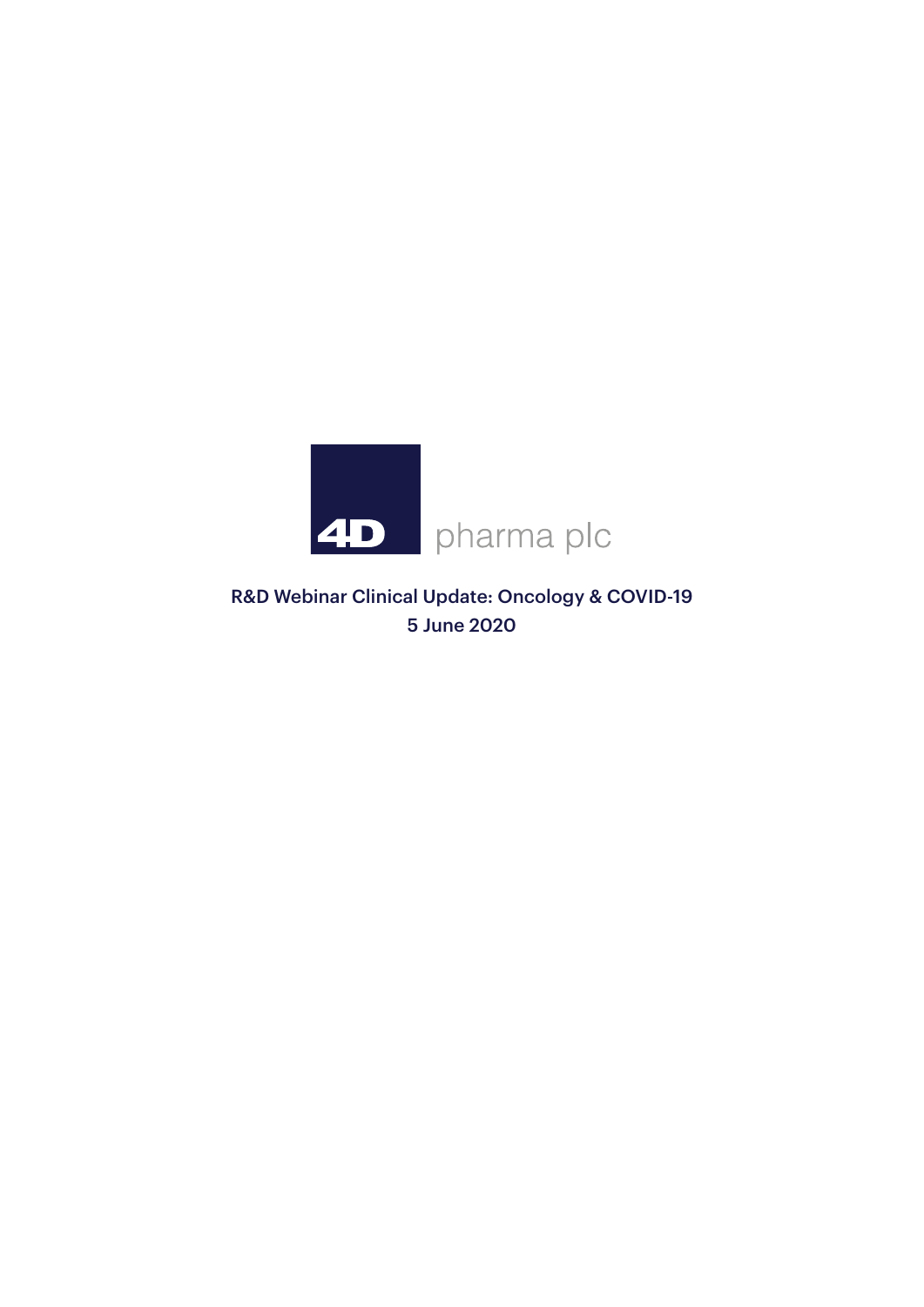## Duncan Peyton:

#### **[Slide 1]**

Good afternoon and welcome to 4D pharma's research and development update.

My name is Duncan Peyton, I am the Chief Executive of 4D pharma and today I am pleased to be joined by Professor Axel Glasmacher, who is Chairperson of 4D pharma, and Dr. Alex Stevenson, who is the Chief Scientific Officer of 4D pharma

After the presentation we will be taking questions from our covering analysts so we are very pleased to be joined by Gbola Amusa, Head of Healthcare Research at Chardan. We are also pleased to be joined by Olga Smolentseva, Healthcare Equity Analyst at Bryan, Garnier & Co., and finally Edward Thomason, who is an Equity Research Analyst, Life Science at N+1 Singer.

#### **[Slide 2]**

#### **[Slide 3]**

So today the focus of the presentation will be on our oncology and COVID-19 programmes, but for those who may not be familiar with 4D pharma I will give a brief introduction. At 4D our focus is the development of Live Biotherapeutics – essentially, we use bacteria that originate in our guts as a drug. Specifically, using our proprietary MicroRx® platform we are able to understand and exploit specific properties of single strains of bacteria.

So in much the same way as a traditional pharma company exploits a small molecule, we understand what the bacteria is doing, focusing on how they modulate our immune system, and how they can impact diseases such as cancer.

In addition, because these bacteria originated from our gut and have evolved with us, they have an excellent safety profile, which is not only good for patients, but also significantly de-risks the development process.

To that end, 4D is the world leader in this space. We are a fully integrated company, meaning it is our research, so we have the largest intellectual property portfolio in the space with over 900 granted patents. We have our own development and production facility, so we understand how to manufacture these products and this is a fully GMP-certified facility. And finally, we have been able to conduct a number of clinical trials, two of which we will talk about today: one on oncology and one addressing the COVID-19 crisis.

This builds on our concepts and our thesis that our Live Biotherapeutics have the potential to deliver safe and efficacious drugs in the near term.

#### **[Slide 4]**

On that point, Axel and Alex will talk you through the oncology programme. It is worth noting that these patients are unfortunately very ill, they have very few treatment options and are highly refractory. But to date we are seeing a strong safety profile and encouraging signals.

This is the first time that positive data has been presented in oncology with a Live Biotherapeutic. This only goes to strengthen and provide further validation of our technology, but also a potential new therapy for patients with limited options.

We will also take time to update you on the progress of our trial in COVID-19. This was a trial which was approved by the regulators within four weeks of our first conversation. The guys will update you on the progress made towards opening sites and dosing our first patients.

Alex I will hand over to you.

**[Slide 5]**

### Dr. Alex Stevenson:

Thank you very much Duncan, so we will move on now to talk about the immuno-oncology programme.

#### **[Slide 6]**

The lead candidate we have in immuno-oncology is MRx0518, a single-strain Live Biotherapeutic from the Enterococcus genus. As we have reported before, we have demonstrated efficacy in vivo, we understand the mechanism of action of the bacteria and we also have a number of ongoing clinical studies with MRx0518, so we are going to explore those studies in a bit more detail now with particular focus on the clinical study.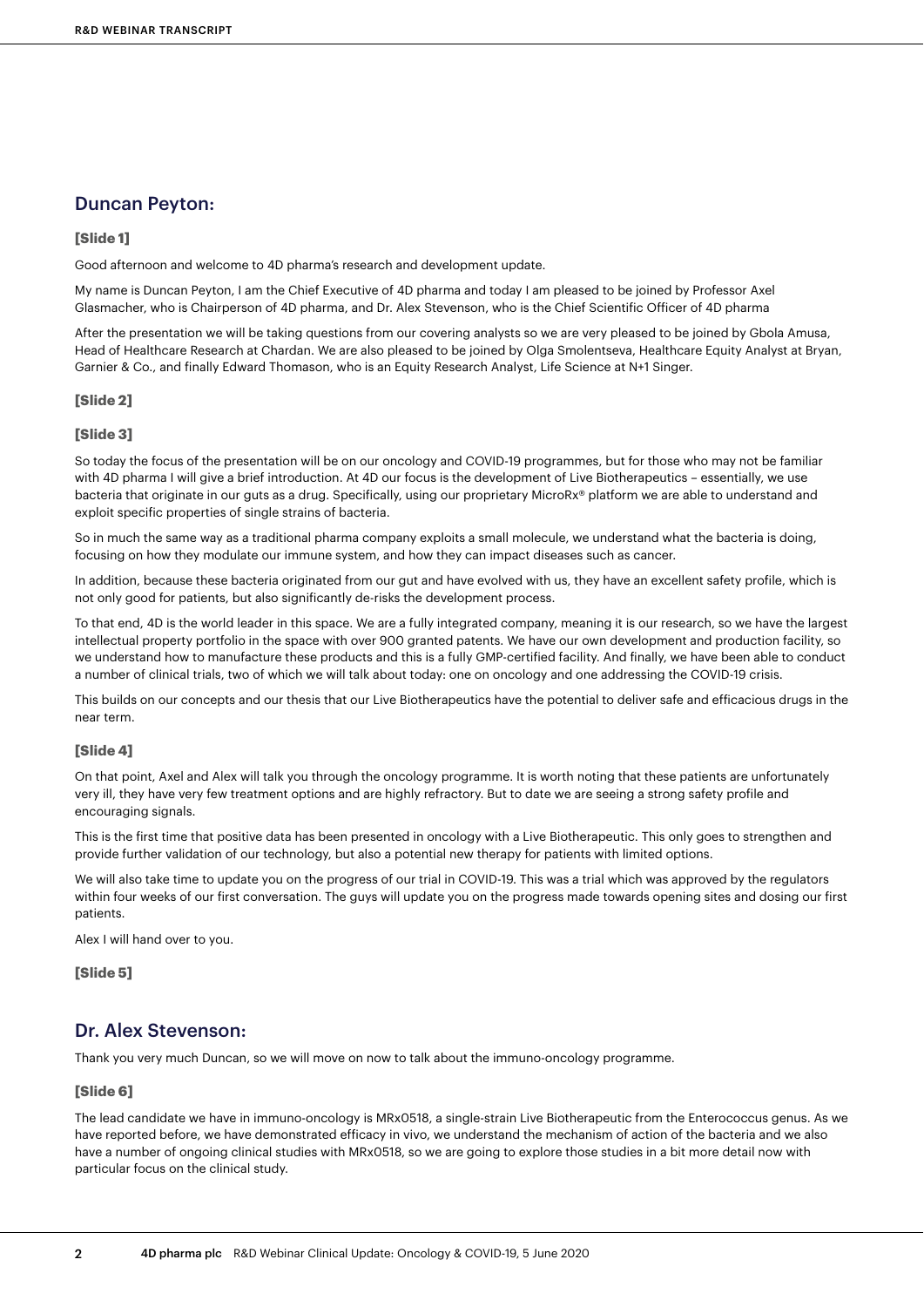#### **[Slide 7]**

In terms of the initial pre-clinical efficacy that got us excited about MRx0518, this slide summarises three different syngeneic mouse models of cancer – breast cancer, kidney cancer and lung cancer – where we have investigated MRx0518 alongside positive controls of checkpoint inhibitors. And this breadth of activity across the different tumour types got us interested in studying further the mechanism of action, and on the next slide we can see some more details about that work.

#### **[Slide 8]**

What we found when we looked at the tumours of mice that were treated with MRx0518 compared to untreated animals in breast cancer and in kidney cancer models, we found that there was an increase in natural killer cells, T cells and cytotoxic cells. These are cell types that are associated both with improved response in cancer but also an improved clinical outcome with the use of the checkpoint inhibitors.

Not only did we further characterise MRx0518 in terms of its induction of a strong innate immune response and also its ability to generate a strong adaptive response, we also were able to identify the effector molecule within the bacteria which was responsible for that stimulatory activity, namely the flagellin protein, and that work was described in a publication last year (Lauté-Caly et al., Scientific Reports 2018).

#### **[Slide 9]**

So now we will move on to talk about the current study. This is a combination study of MRx0518 with Keytruda® and it was our pre-clinical work that led us to want to investigate this particular type of patient, who have advanced metastatic cancer, either non-small-cell lung cancer, renal cell carcinoma, urothelial carcinoma or melanoma.

And, importantly, these patients have previously derived clinical benefits from an immune checkpoint inhibitor but then subsequently progressed, so these patients would be categorised as having secondary resistance to checkpoint therapies.

In terms of the study design, there is Part A which was in 12 patients, and this is primarily the safety phase of the study where the patients received MRx0518 twice a day for three weeks and a single cycle of Keytruda®.

Importantly, these patients, once they have completed Part A, are eligible to stay on treatment for up to two years or until progression of their cancer, and that allows us to collect long term data from those patients.

Part B is the larger part of the study where we are looking at up to 30 additional patients of each of the four tumour types, and is more focused on the efficacy outcomes.

#### **[Slide 10]**

So in terms of the patients themselves, as I said previously, these patients have to have secondary resistance to immune checkpoint therapies, and I just want to spend a little bit of time talking about how that secondary resistance is defined in the inclusion criteria of the study.

Patients must have previously received at least two doses of an anti-PD-1 or anti-PD-L1 immune checkpoint inhibitor, and progression must have been recorded within twelve weeks of the last dose of that prior immune checkpoint inhibitor.

Very importantly, progression must have been confirmed by two radiological scans at least four weeks apart, and the reason that is so important is because if that is not done there is the possibly that you might be looking at a patient who actually has pseudoprogression, where the tumours actually enlarge due to the effects of the immune checkpoint inhibitor and increased immune infiltration, before reducing in size, so it is very important to use these inclusion criteria to avoid the confounding effects of pseudoprogression in this type of study.

These patients also have no appropriate therapeutic options remaining that were known to provide clinical benefit, otherwise they could not be included in the study, and given these inclusion criteria the expected response rate to an anti-PD-1 therapy on its own would be extremely low, potentially between 0% and 10%.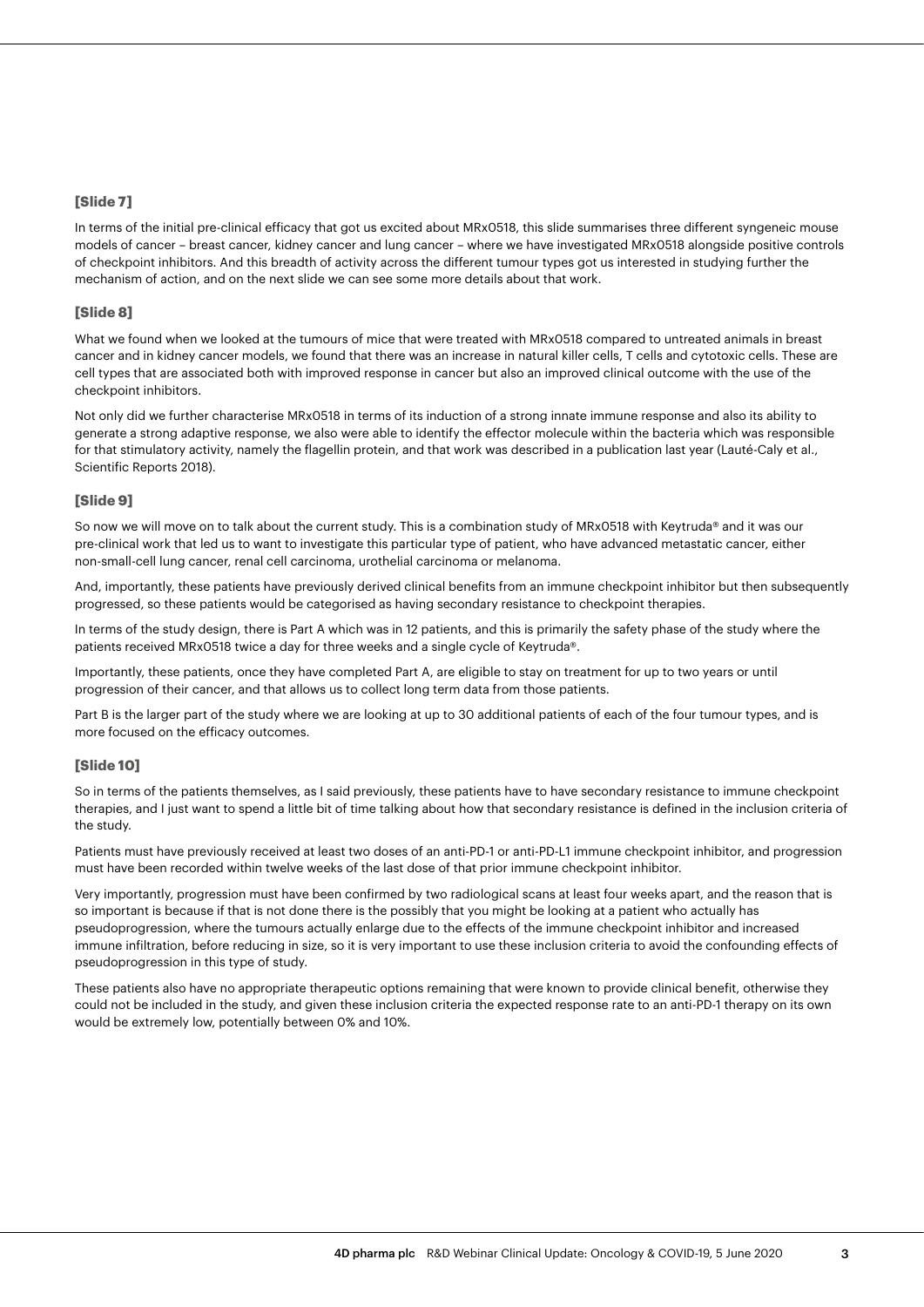# Dr. Alex Stevenson continued:

#### **[Slide 11]**

We recently reported initial results from the twelve subjects of Part A of the study treated with the combination of MRx0518 and Keytruda®. Five subjects remain on treatment and I will tell you more about those subjects in due course, and seven subjects have been withdrawn from treatment either due to radiological progression or progression-related adverse events.

I am pleased to say that the Safety Review Committee for the study evaluated the data from Part A and determined that it was safe to proceed with Part B, which has been open now for a few weeks. Part B will recruit up to an additional 30 patients per tumour type, and we are adding four additional investigational sites in order to achieve our recruitment targets.

Whilst we will submit the full data from Part A for peer-reviewed publication, and potentially presentation at a medical conference, I am pleased to be able to provide you with an update on these patients today.

#### **[Slide 12]**

What we see here is a swimmer plot which describes the status of the patients. One thing to note is the dotted line at nine weeks – this is the first planned radiological assessment of the patients. Those patients that remain on study after completion of Part A, every nine weeks of treatment they will be routinely scanned to determine whether they have progressive disease, stable disease or some form of response to the therapy.

Looking at the patients who remain on study, we have one patient with a partial response in metastatic renal cell carcinoma, one patient with a partial response in non-small-cell lung cancer and both of those responses are durable and I will go on to describe those patients in a bit more detail in due course.

We also have a long-term stable disease in renal cell carcinoma, which is out now to well over six months, and we have two shorterterm stable disease patients also with renal cell carcinoma.

So those are the five patients that remain on study. Of the seven who have been withdrawn from the study, two of those patients did make it through to the first planned assessment at nine weeks and they were defined as having progressive disease by the radiological assessment. Three patients had to withdraw from the study due to progression-related serious adverse events (SAEs) prior to the planned radiological assessment at nine weeks, so they were withdrawn from treatment but they did have a subsequent radiological assessment which we can report on. And finally two patients had to withdraw from treatment very early on due to progression-related SAEs and had no radiological assessments.

I think the two real take-home messages from this slide are the durability of the responses that we are seeing and the fact that we are seeing responses and stable disease in this very hard to treat patient group. Also, I think some of these early withdrawals just reflect the reality that what we are dealing with here are patients with advanced cancer and advanced disease.

#### **[Slide 13]**

Moving on to the next slide, we can see the waterfall plot which describes in more detail the radiological assessment of those patients that were evaluable, i.e. those patients that did have a radiological assessment either at the nine-week planned restaging point or prior to that; so that is ten patients, two were withdrawn without any form of radiological assessment. You can see that of those ten patients we have an overall response rate of 20%, two out of ten, and a disease control rate at that first radiological scan – either a complete response, partial response or stable disease - of 50%, which we believe is very encouraging at this stage of the study.

I would also point out that, of the patients who were radiologically assessed, we see that progression was actually defined in non-target tumours, rather than the tumours that were being evaluated at the time.

#### **[Slide 14]**

So I would like to now move on to talk in a bit more detail about two of the patients who have been on the study for longest and have exhibited partial responses.

The first of these is a renal cell carcinoma patient, a 70-year-old male, diagnosed with Stage IV metastatic clear cell renal carcinoma back in 2016. You can see the previous lines of therapy on the slides. The patient's best response to prior anti-PD-1 immune checkpoint inhibitor was stable disease and this was discontinued after 44 weeks due to confirmed progressive disease.

This patient has now been on the combination of MRx0518 and pembrolizumab for 58 weeks and is continuing to have this long-term partial response which is now out to 32 weeks. The response that we have seen in this patient actually includes the complete absence of one of the two original target lesions, and as I stated no serious adverse events.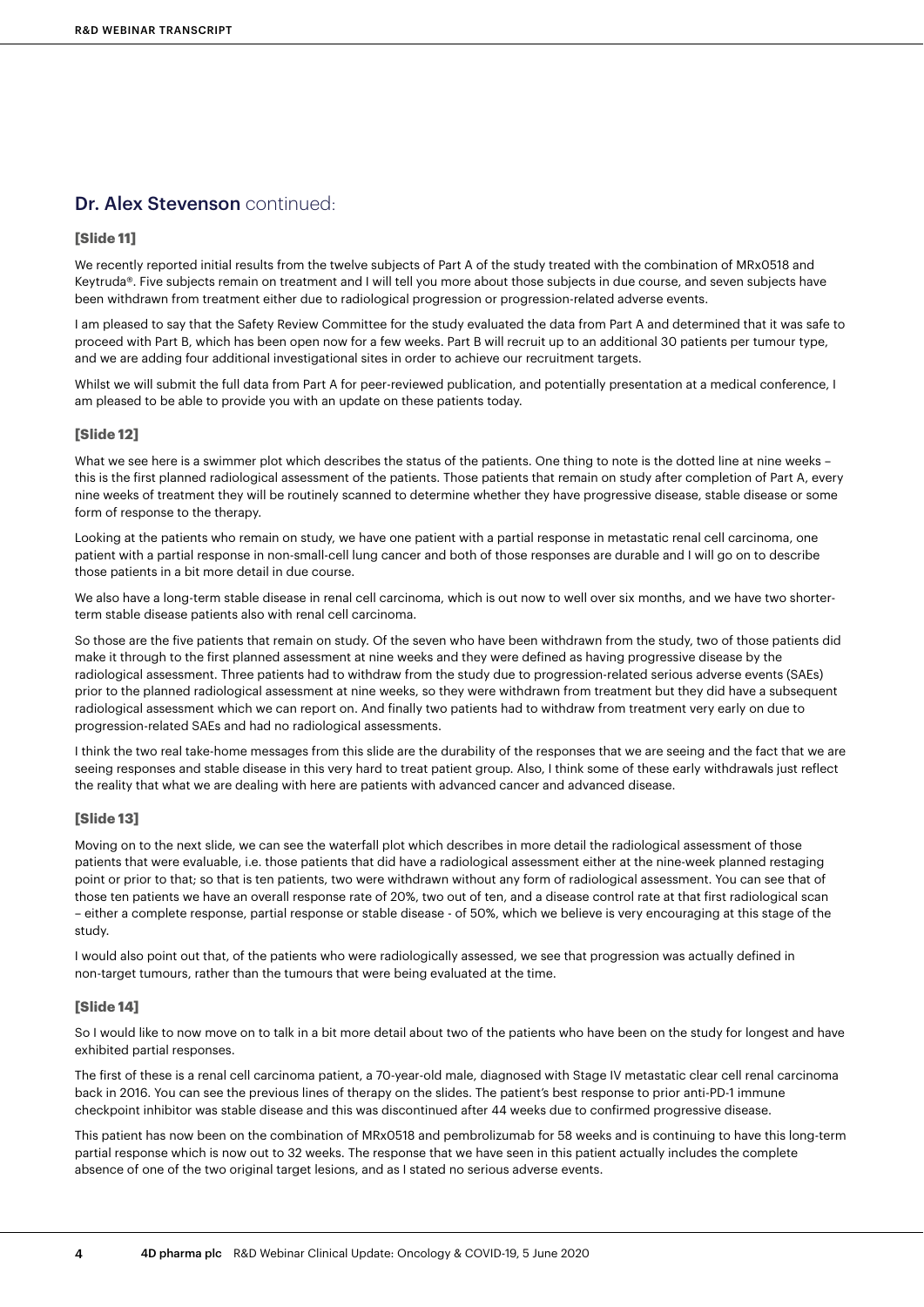#### **[Slide 15]**

The next patient that I want to give you an update on is a patient with metastatic non-small-cell lung carcinoma; this is a 62-year-old female diagnosed with Stage IV metastatic non-small-cell carcinoma with an EGFR [epidermal growth factor] mutation four years ago.

The EGFR mutation is relevant because patients with this mutation are thought to be less likely to respond to checkpoint inhibitors so that is an interesting result we have obtained here. This patient has had seven prior lines of therapy if you include the whole brain radiation and again the best response to a previous PD-1 inhibitor was stable disease. This patient has now been on study for 49 weeks and is continuing with a partial response for 31 weeks, and again with no serious adverse events.

#### **[Slide 16]**

Moving on to talk about the preliminary responses as a summary, as you can see the current clinical benefit that we are able to describe is three out of the twelve patients which is 25%, and just as a reminder clinical benefit is either a CR [complete response] or a PR [partial response] or stable disease for six months or more. You can see that we also have two patients with stable disease of less than six months. I would like to note that one of those patients, at their first restaging scan actually demonstrated a 24% reduction in tumour volume, so we are keen to re-evaluate at the next restaging scan whether that trend continues. So as of today, the clinical benefit rate is 25% but we will be reporting more fully on that when the patients have had sufficient time for that response to be fully evaluated.

If we were to look purely at the seven patients who had a restaging scan following three cycles of therapy, the clinical benefit rate would be 43%, so we are going to keep a close eye on how the figures develop over the next few months.

#### **[Slide 17]**

I would now like to hand over to Axel who will give us some further information and conclusions on the work that we have seen today.

# Prof. Axel Glasmacher:

#### Thank you very much Alex.

It is a pleasure to present you with the conclusions. This study addresses a population of patients who are highly refractory to immune checkpoint inhibitors and have a high unmet medical need and no standard treatment options. The probability that they would respond to another treatment with an immune checkpoint inhibitor is very low.

What we have seen is a strong favourable safety profile for MRx0518 with no specific safety signals. We have not seen any drugrelated severe adverse events, and we have also not seen treatment-related drug discontinuation in both tumour type cohorts. It is important also to note that this combination did not result in an increase of immune-related adverse events as typically seen with immune checkpoint inhibitors.

We demonstrated a clear signal of therapeutic clinical benefit in metastatic renal cell carcinoma – one partial response, three stable disease. Alex has spoken to the dynamic of these responses – these are ongoing responses so there is a chance they may improve with continued treatment in five [renal cell carcinoma and non-small cell lung cancer] patients in total. We have seen one PR out of three patients with non-small-cell lung cancer, and it is of note that this response was in a patient with an EGFR mutation which is usually associated with lesser likelihood to respond to immune checkpoint inhibitors.

For patients it is most important that the duration of response lasts for a long period. It is more important to have a long-term stable disease than a short-term partial response, because the quality of life and the prognosis is driven by the control of the disease, the ability to arrest the growth of the tumour, so therefore we are glad to see these long responses, PR durations of 31 and 32 weeks, and stable disease durations between 12 and 44 months. All patients who have shown stable disease or PR are still on treatment and the responses are ongoing.

You have seen in Alex's presentation that we could demonstrate activity in animal models. Now we have confirmed this in patients and we would state that these results demonstrate proof of concept for the synergy between a single strain Live Biotherapeutic and an immune checkpoint inhibitor in patients with advanced renal cell carcinoma who have exhausted other therapeutic options. It might be a bit too early to call that in lung cancer but of course the early data in a few patients is promising and we will continue to evaluate that space and recruit patients with non-small lung cancer.

The next slide please.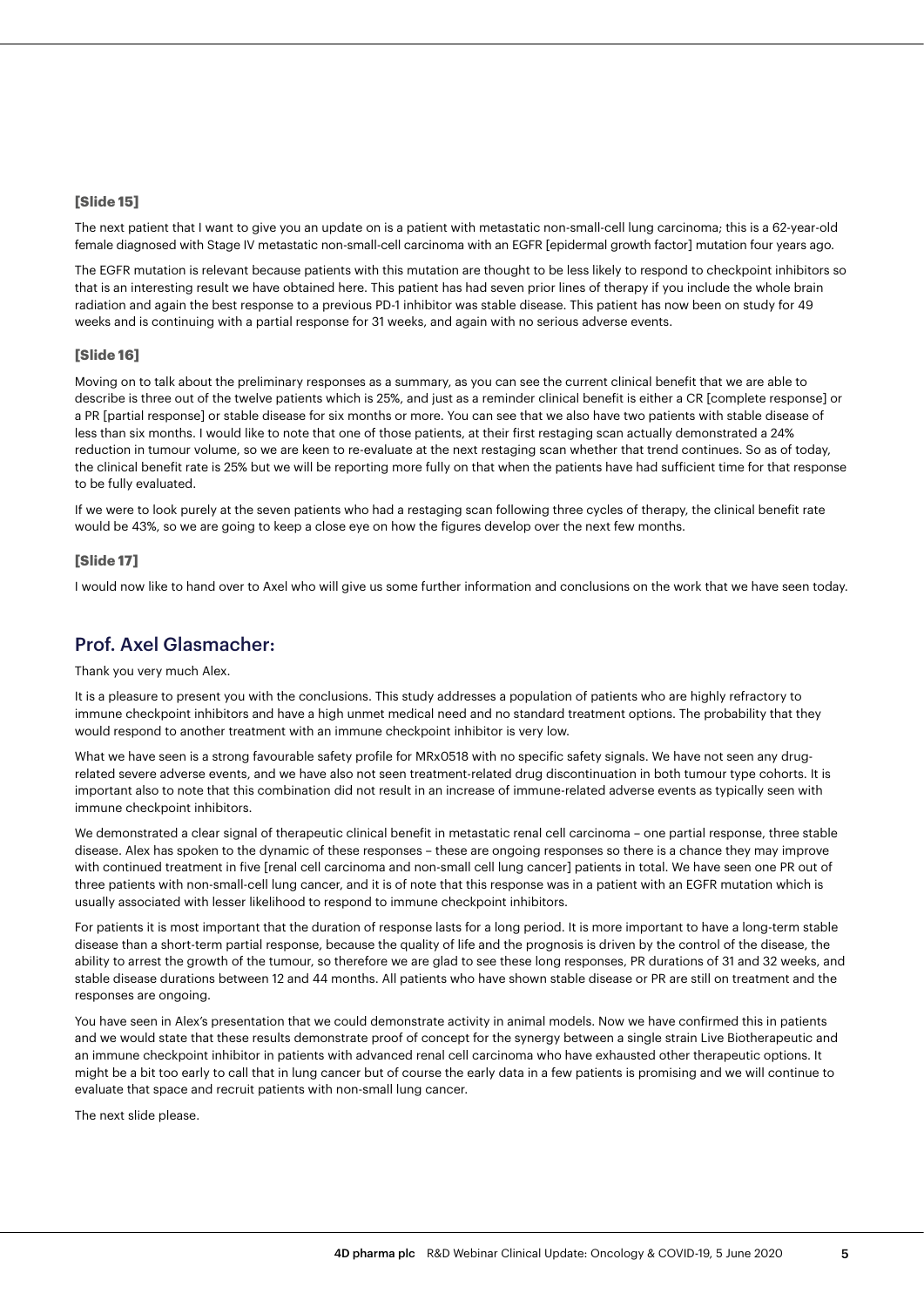# Prof. Axel Glasmacher continued:

#### **[Slide 18]**

If we now look at the broader picture, where do we go now with MRx0518, the first option of course is to explore expedited regulatory approval pathways that are based on the proof of concept clinical data.

Immune checkpoint inhibitors have brought significant progress to patients with kidney or lung cancer. They are now the standard of care in first line treatment. In consequence, however, those patients whose tumours do not respond any more to these agents are in urgent need of new therapeutic options. The approval pathway to offer a new treatment in the last line setting is something quite established, especially with the FDA.

We also show here a description of the respective market. Both tumours are reasonably frequent, non-small-cell lung cancer of course even more frequent. ICIs [immune checkpoint inhibitors] are first-line treatment and we believe there is a sizable proportion of these populations that would be addressed by this combination therapy.

We expect that the incidence of these tumour populations will increase, both driven through the demographics as well as through the increased use of immune checkpoint inhibitors in these indications.

Furthermore, we are starting to explore MRx0518 in alternative tumour types, alternative combinations and settings in the treatment pathway.

With that I give it back to Alex for the presentation of the COVID-19 study.

**[Slide 19]**

### Dr. Alex Stevenson:

Thank you very much Axel for that presentation.

The next area we want to talk to you about today is our work in COVID-19. Obviously this is a very recent development for us, but I think it really illustrates the ability of our platform to characterise a mode of action and also to apply that relevantly to new indications.

#### **[Slide 20]**

So I will start with a slide which just describes the disease in a bit more detail. It is a disease of three stages: there is the early infection, there is the second stage which is the pulmonary phase where the respiratory infection develops, and then the third stage is this hyperinflammatory phase associated with a cytokine storm which is common to a number of respiratory infections. What we are trying to do with MRx-4 [MRx-4DP0004] is to interrupt the progression of Stage II of the disease. I will talk about the study in due course but essentially we are trying to reduce the development of symptoms in patients who are at the pulmonary stage of the infection.

Two aspects of MRx-4 which are important to identify here is that obviously we can demonstrate its immunomodulatory capacity, its ability as an anti-inflammatory, but it is also important to state that it can do that without compromising, we believe, the immune system's ability to fight a viral infection, which is very important. Just using an immunosuppressant with a very non-specific action can obviously lead to a situation where the viral infection would actually be able to run more out of control, so we think both aspects are very important.

#### **[Slide 21]**

And on the next slide we talk a bit about the evidence that we have in pre-clinical models with MRx-4DP0004, which is what led us to match that to the observed immune response which is being reported in COVID-19 patients.

Over the next few slides I will pick out some of those features in more detail, but obviously the reduction of pro-inflammatory cytokines in lung tissue is important, as is the reduction of neutrophilia in the lung and also the ability to address inflammation systemically in addition to in the lungs, and all of these are important features regarding COVID-19.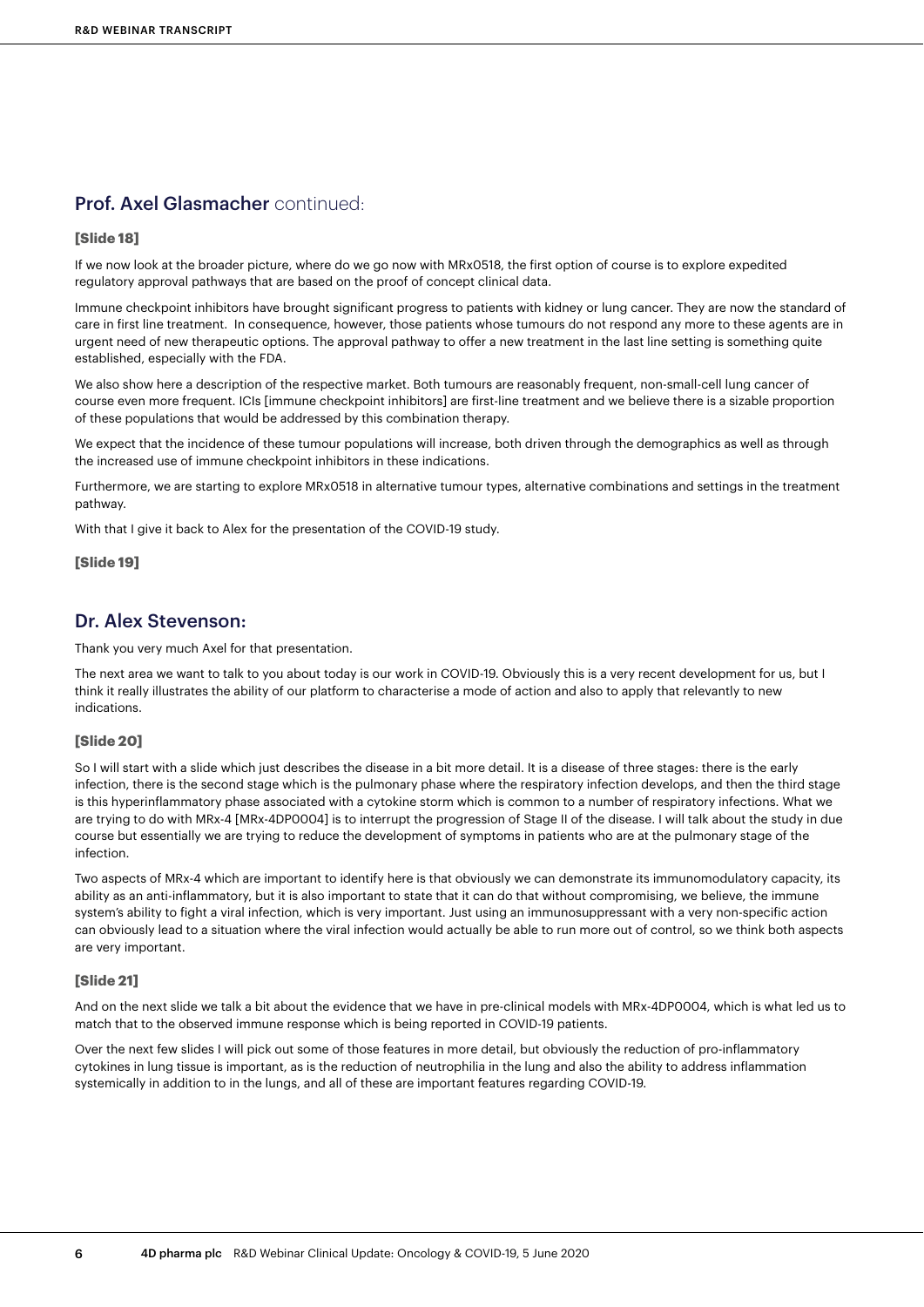# Dr. Alex Stevenson continued:

### **[Slide 22]**

In terms of the model that we used in order to generate the data, as many of you will be familiar MRx-4DP0004 is currently in clinical development for asthma and we used a pre-clinical model of steroid resistant severe neutrophilic asthma. This model is relevant because the sensitisation of the animals skews the inflammatory phenotype towards neutrophilic Th2-low response which is what is seen in COVID-19. And over the next few slides I am going to describe some of the data that we generated in this model which we believe is relevant to COVID-19, but also just to point out that we are able to use this model both prophylactically, dosing the animals prior to sensitisation with the disease, and therapeutically, post-sensitisation of the animals. Anti-IL-17 antibody is used as a positive control in this model because it blocks the neutrophilic aspect of the model.

### **[Slide 23]**

So moving on now to look at some of that data in a little more detail. Obviously one of the aspects behind the mortality of COVID-19 is the hyperinflammatory response and cytokine storm syndrome caused by uncontrolled activation of the immune system, so it is important to be able to demonstrate reduction of some key proinflammatory cytokines actually in the lung tissue, and that is what we demonstrate on this slide. MRx-4DP0004 in the model was able to reduce IL-1 and IL-1, and also reduce the production of chemokine CXCL2, which is a neutrophil trafficking signal. This is data published a couple of years ago now in relation to the asthma programme [Raftis et al., Scientific Reports 2018].

#### **[Slide 24]**

Moving on to the next slide, I mentioned previously that whilst it is important to be able to regulate the excessive activation of the innate immune system, it is also important not to suppress the immune response to the virus. What we see here is evidence that actually, in terms of those adaptive immune cells [CD4+ and CD8+ T cells], you can see that MRx-4DP0004 treatment is comparable to untreated mice so is not leading to an overall reduction in those cell types.

We also show activation of [CD4+ CD44+] memory T cells which are important in maintaining the anti-viral response, so we think this is an important feature of MRx-4DP0004.

#### **[Slide 25]**

Moving on now to look at the lung cell infiltrate in the animals and the effect that MRx-4DP0004 has, particularly on neutrophils. You can see with both prophylactic dosing and therapeutic dosing a strong reduction of BALF [bronchoalveolar lavage fluid] neutrophils in the mouse model of severe asthma in both settings. You will also note that the anti-IL-17 monoclonal antibody positive control, also produces a strong signal here, as expected.

#### **[Slide 26]**

If we now move on to consider what that immune cell infiltration means in terms of the total inflammatory score in the lung, and also the lung histopathology. This is important for COVID-19 patients because the neutrophilia and the immune infiltration is associated with damage to the lung. We can see that in respect to the total inflammatory score, MRx-4DP0004 is actually able to reduce this in relation to the animals that have had the disease induced in them, whereas the positive control anti-IL-17 monoclonal antibody does not have that effect.

You can see also in the lung histopathology figure on this slide, the mice that were treated with MRx-4DP0004 and sensitised with HDM [house dust mite antigen] actually have lung tissue which looks very similar to untreated animals, whereas the anti-IL-17 treated animals exhibit significant infiltration and damage in terms of the lung histopathology.

#### **[Slide 27]**

Finally, in respect of the pre-clinical data that we used, although MRx-4DP0004 is in development for asthma and now COVID-19, we have also investigated MRx-4DP0004 in relation to other inflammatory diseases. We have shown that it is effective in pre-clinical animal models of both multiple sclerosis, shown on the left here, and rheumatoid arthritis, shown on the right.

So, although in COVID-19 the primary battleground is in the lung, the systemic inflammation is also an important aspect and one which we hope that MRx-4DP0004 may be able to address.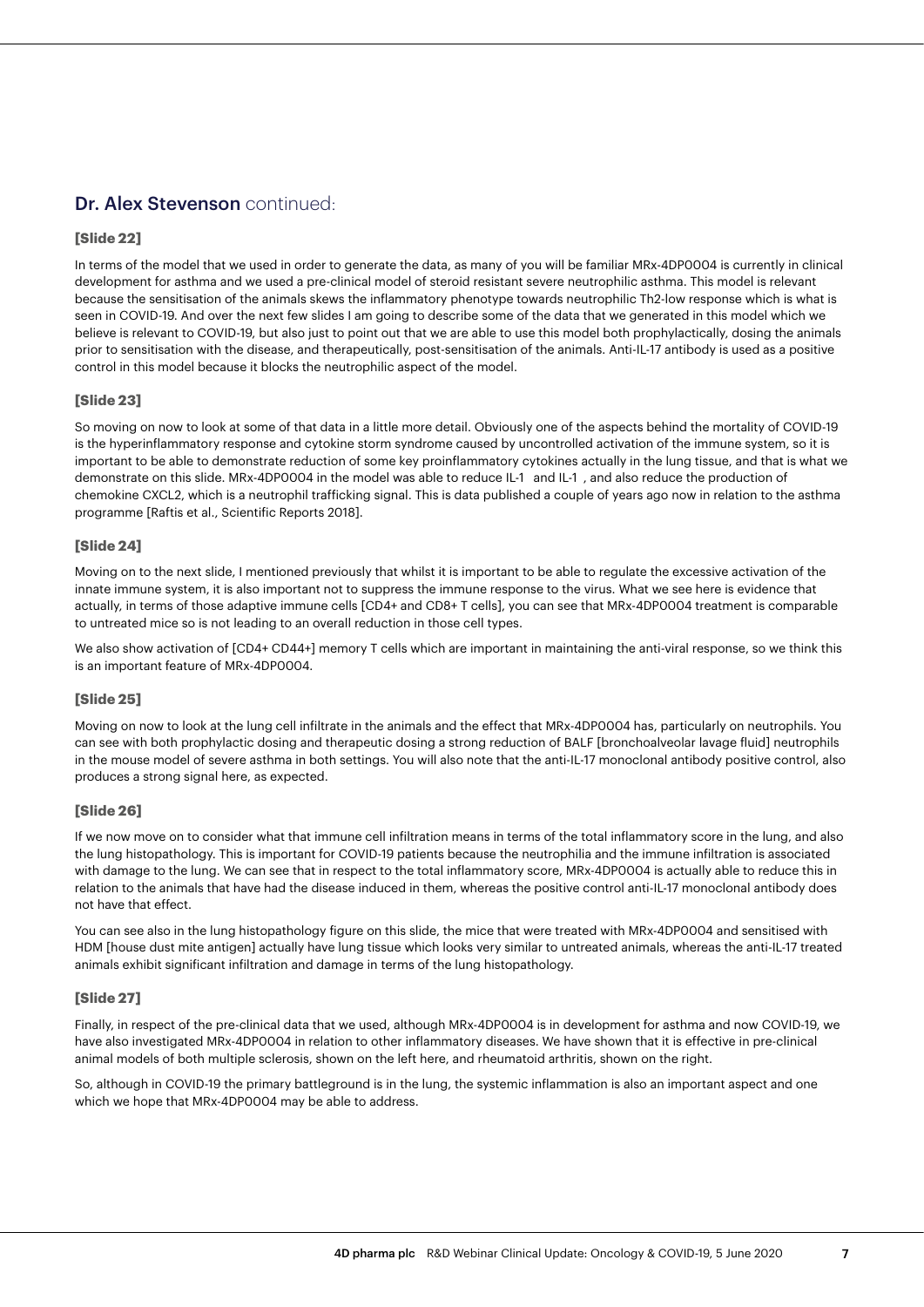# Dr. Alex Stevenson continued:

#### **[Slide 28]**

So now moving on to give you a brief update on the clinical study. The clinical study is being conducted in up to 90 patients with COVID-19, these patients are hospitalised patients but they are not in ITU [intensive care unit] so these are patients that are coming in and being admitted to hospital prior to reaching that hyperinflammatory phase. We are looking at a 2:1 randomisation of MRx-4DP0004 versus placebo, and dosing for up to 14 days.

The primary endpoint that we are using is around change in mean clinical status score based on the WHO Ordinal Scale for Clinical Improvement in COVID-19. We are also looking at secondary endpoints that are clinical in relation to requirement and duration for ventilation, time to discharge, mortality, and obviously safety and tolerability.

We previously reported that we had MHRA [Medicines and Healthcare products Regulatory Agency] approval of the clinical trial application. Since then we have recently received Research Ethics Committee and HRA [Health Research Authority] approval, which are necessary to actually commence studies in the UK, and clinical site selection and now initiations are underway. We are expecting to be able to report the first patient dosing this month in June.

We are targeting preliminary data from this study in Q4 of this year.

This is a Phase II study, it is a pilot study, and we are hoping that the data that we generate will enable us to discuss fast-track engagement in respect to potentially accelerated approval and/or informing the design and the endpoints of the subsequent pivotal study.

#### **[Slide 29]**

So that concludes the data that I wanted to talk about in relation to COVID-19, if we move on to the next slide I would just like to summarise what I think the data that we have described today actually means in both immuno-oncology and COVID-19, the key take-home messages.

#### **[Slide 30]**

As Axel and myself described, I think we have demonstrated clinical proof of concept in metastatic clear cell renal cell carcinoma with MRx-0518 in combination with pembrolizumab [Keytruda®] and we are very hopeful that we are able to expand that into additional tumour types, we already have that signal in non-small-cell lung cancer.

But, very importantly, we think this also validates our single-strain Live Biotherapeutic approach, the first time anyone has seen this sort of validation of our approach in a clinical setting, and obviously we are encouraged by the very good safety profile that we have demonstrated so far in these patients.

In terms of COVID-19, I really think that our understanding of the mechanism of MRx-4DP0004, our focus on functionality across our entire platform, was key to being able to identify MRx-4DP0004 as a rational agent to address COVID-19, and that ability to match up rationally the mode of action with the features of the disease enabled us to put together a regulatory application which was in such a form that it was able to be approved very quickly, from idea through to actually getting MHRA for approval for the CTA [Clinical Trial Authorisation] only took around four weeks.

With that I will hand over to Duncan to provide the conclusions today.

#### **[Slide 31]**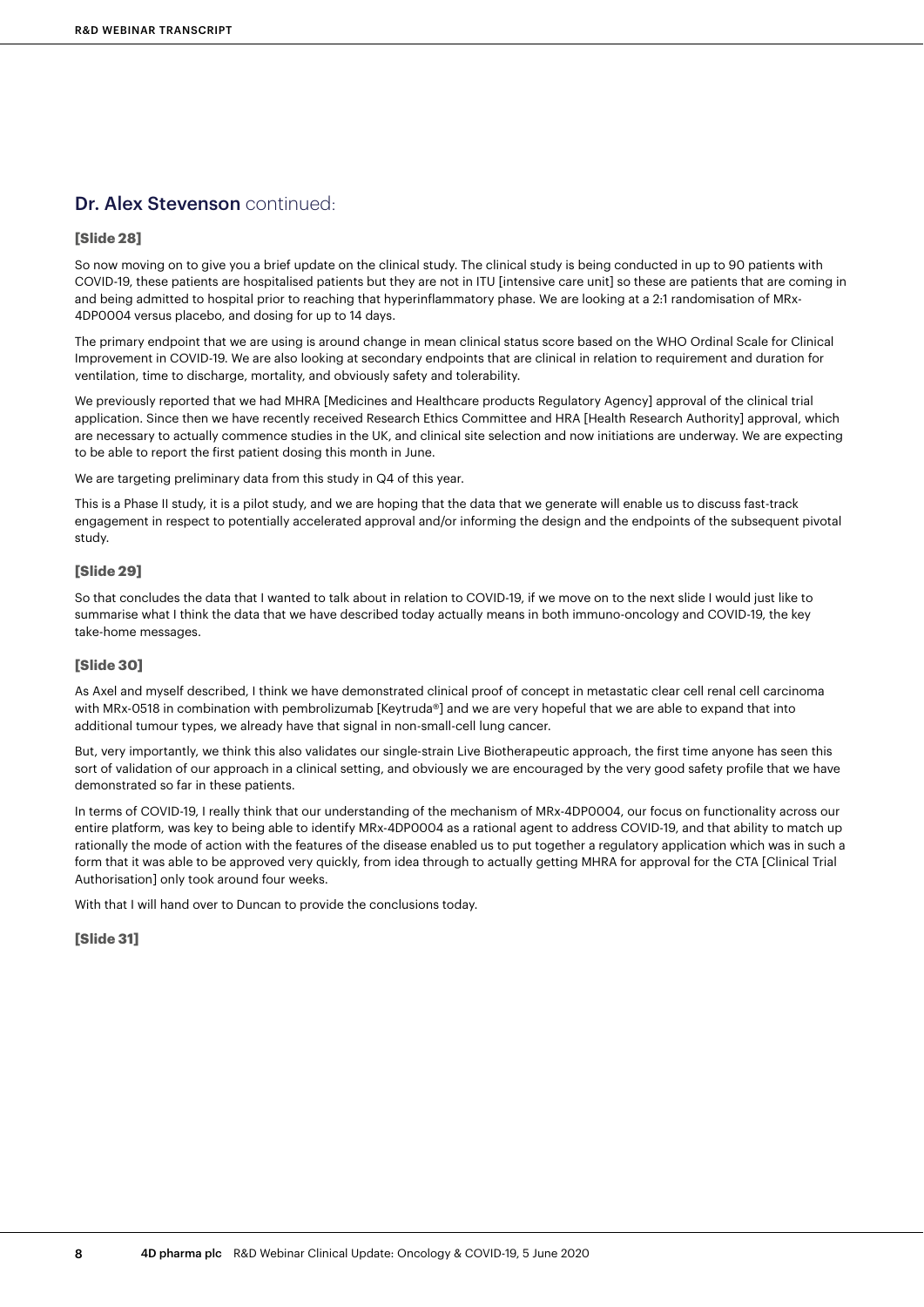# Duncan Peyton:

Thanks Alex.

So, in summary, we have heard a lot about Live Biotherapeutics, and while Live Biotherapeutics may be a novel class of medicine, novel does not mean that they are not present day. We do not have the issues of delivery or manufacturing that have proved problematic and delayed development of other new therapeutic classes. We are in the clinic now, I think we have just heard some really good evidence of our products showing clear, durable signals of clinical benefit and no safety signals, and that really builds the evidence of the potential of 4D's Live Biotherapeutics to become safe and effective therapeutics.

And in the field of Live Biotherapeutics we are the world leader. We have the largest clinical pipeline. We have multiple near-term shots on goal. We address big issues – you have heard about the oncology programme, you have heard how we are dealing with and looking at hyperinflammation associated with COVID-19. But we are also pushing the boundaries into neurodegeneration.

We have developed a large and strong IP [intellectual property] portfolio and this is a metric of our internal research and the power of the proprietary MicroRx® platform.

Importantly, we also understand how to get these drugs into the hands of clinicians. I think that was demonstrated by the speed at which the COVID-19 project took shape.

And more importantly, we do it safely. We have now seen favourable safety profiles repeatedly with our products, and this has to be good for the patients and the sector as a whole.

So thank you very much for listening, and we will now turn to questions from the analysts, starting with Edward.

#### **[Slide 32]**

### Edward Thomason:

Afternoon everybody and thank you for having me today. So, a couple of questions. I will lead with one first and follow up with some afterwards.

We obviously saw today there is a quite credible, long duration of this response starting to develop. Can you just talk through the wider implications that might have in the ultimate setting for MRx0518, particularly alongside obviously its excellent safety profile, so could this have implications? Could it be used in earlier lines of therapies, or in wider combinations with other targeted therapies?

## Dr. Alex Stevenson:

Thanks Edward, I will pick that up. Yes, so I think we are very encouraged by the long duration response that we are seeing. Obviously, it is highly relevant as Axel was saying, for the patient group that we are investigating right now in terms of these patients with advanced metastatic cancer. As Axel said, being able to even show a long-term stable disease is preferable in those patients to a short term, partial response.

Now whilst this is where we started the story with MRx0518, obviously we have ideas and intentions to investigate MRx0518 in other settings. There is no reason to suppose that we would not be able to see similar activities in other patient groups and that is certainly our intention going forward. This is the patient group with obviously a higher unmet need, which is a good place to start when you are developing a new cancer product. But as we develop more confidence in the signals we are seeing, that then gives us the ability to put the drug into different settings.

# Edward Thomason:

Thanks, that was clear.

I guess with a 25% clinical benefit rate arguably you could apply for fast track or breakthrough designation. When do you think you would have sufficient data to apply for those pathways, is it something simultaneously with Part B of the study, or maybe at the end of the Part B programme?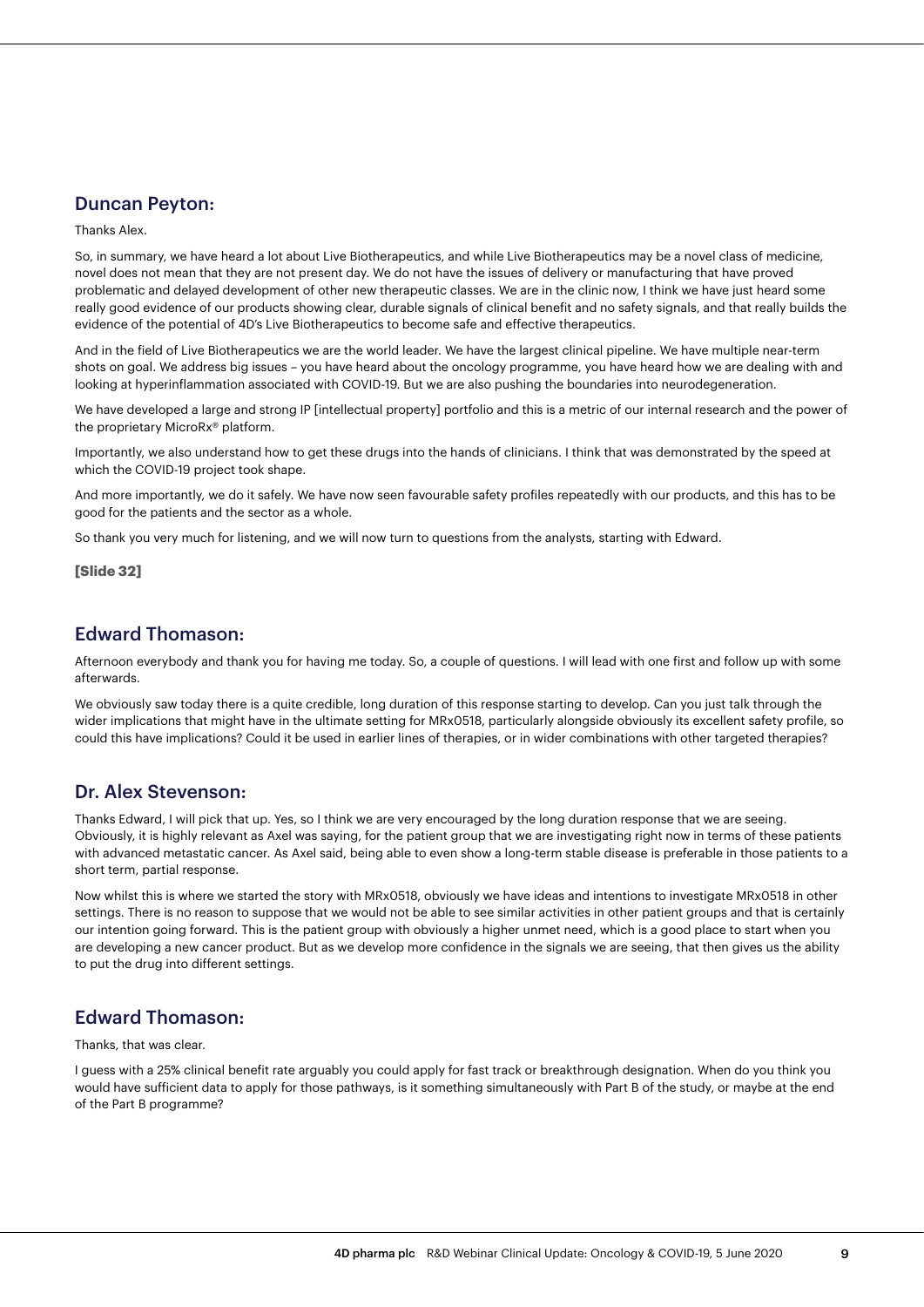### Duncan Peyton:

Axel, is this something you would like to answer?

### Prof. Axel Glasmacher:

Yes Duncan, I am happy to answer. Thank you for the question. I think the FDA wants a larger population of patients treated. So I would expect that we need to show around 100 patients or so, in each indication where we would go for an accelerated approval. Therefore, this would be the next step after Part B.

## Edward Thomason:

OK. Just one question on the COVID-19 play. So, theoretically, with the anti-inflammatory response that has been seen pre-clinically, does this offer open up the question of maybe expanding MRx-4DP0004 into other infectious diseases that are associated with a hyperinflammation response, for instance influenza?

### Dr. Alex Stevenson:

Thanks for the question. Yes, absolutely. Obviously we understand a lot about the mode of action of MRx-4DP0004, and that is why we put it into COVID-19. But you are absolutely right, the features of the disease around hyperinflammation are also features of other diseases, other infections and respiratory diseases. So yes, there is definitely potential there.

### Prof. Axel Glasmacher:

Especially influenza, because that is a huge reason for mobility and motility in influenza, the hyperinflammation.

### Duncan Peyton:

OK, if we could just turn to Olga Smolentseva, do you have any questions for the team?

### Olga Smolentseva:

Hi guys, sure. And congratulations on the ongoing progress. First question on MRx0518. Looking at the patients' background and their treatment history, did anything in particular stand out that could suggest a correlation with clinical response, such as type of previous therapy, PD-L1 status, etc.?

### Dr. Alex Stevenson:

In terms of their previous therapies obviously we talked about two of the subjects in more detail today. Other than the commonality obviously that they have progressed and have secondary resistance to prior PD-1 therapy. There is nothing that we can really say I think, in terms of the therapies they have received previously that would lead us to believe that one group would be more likely to respond than another.

In terms of other biomarkers, at present we have an incomplete dataset there, we are collecting information that may allow us to further define the likelihood of response, but that is something we will be reporting on in due course.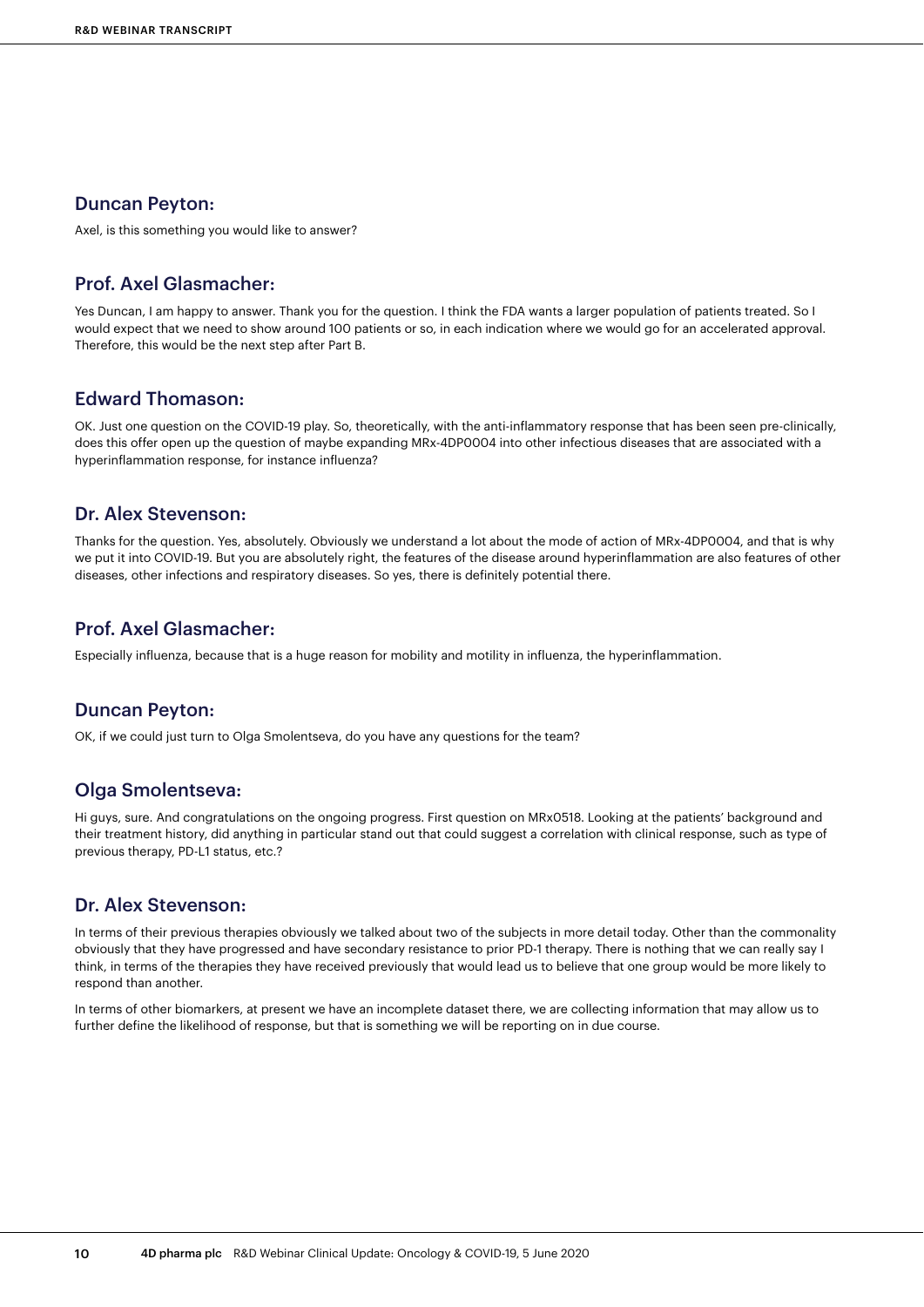### Olga Smolentseva:

Thanks, and I will be looking forward to that. On the COVID-19 study, what kind of time to response have you seen with MRx-4DP0004 in pre-clinical models, and how could that be translated into the acute clinical setting?

### Dr. Alex Stevenson:

Yes, thanks for that question, it is a very good question. It is something we considered early on in the development programme. In terms of the pre-clinical data we have, it is based primarily around the severe asthma model that I showed you. And really, the way that model works, in the therapeutic setting, there is ten days from beginning of dosing to actually harvesting tissues and assessing the animals on study. So that, from a pure clinical perspective, that is the data we have got.

However, we know, and it is important to stress, that we are not seeking with our products to affect colonisation of the gut in order to see an effect. We know that the bacteria as soon as they are in the presence of immune cells are able to start that process of effecting differentiation or impacting the immune system, so our assessment is that within two to three days we should start to see effects in terms of the immune system, and that is obviously something which is important in something like COVID-19 where you have hospitalised patients. Though we are dosing for 14 days here so we are hoping to be able to show a change in the progression of the patients over that period of time.

## Olga Smolentseva:

Thanks, that is clear. And would you have any specific inclusion criteria in the clinical study in regard to stability of COVID-19 symptoms?

## Dr. Alex Stevenson:

Yes, again, very good question. So these patients are all hospitalised, and we are using the WHO Ordinal Scale to define those patients that are essentially at that point before they have severe disease. These patients typically will require oxygen but not intubation, they will not be in the ITU, but they will have disease characteristics which will mean we should be able to follow the progression or otherwise of the disease.

# Olga Smolentseva:

Thank you for your answers.

## Duncan Peyton:

Ok Olga, thanks for that. And Gbola turning to you, do you have questions for the team?

## Gbola Amusa:

Yes indeed and thanks and congrats on the progress, on two different fronts. I wanted to start with a broad question on MRx0518, obviously you are seeing good safety so far which is what might be expected. Could you talk about how steps forward might differ for your programme relative to other products being investigated in late stage cancers, given that the profile on safety might be particularly robust? For example, is it your traditional design or might we see something different due to enhanced safety?

And then I have a COVID-19 question after that.

## Duncan Peyton:

Axel, do you want to take the first question?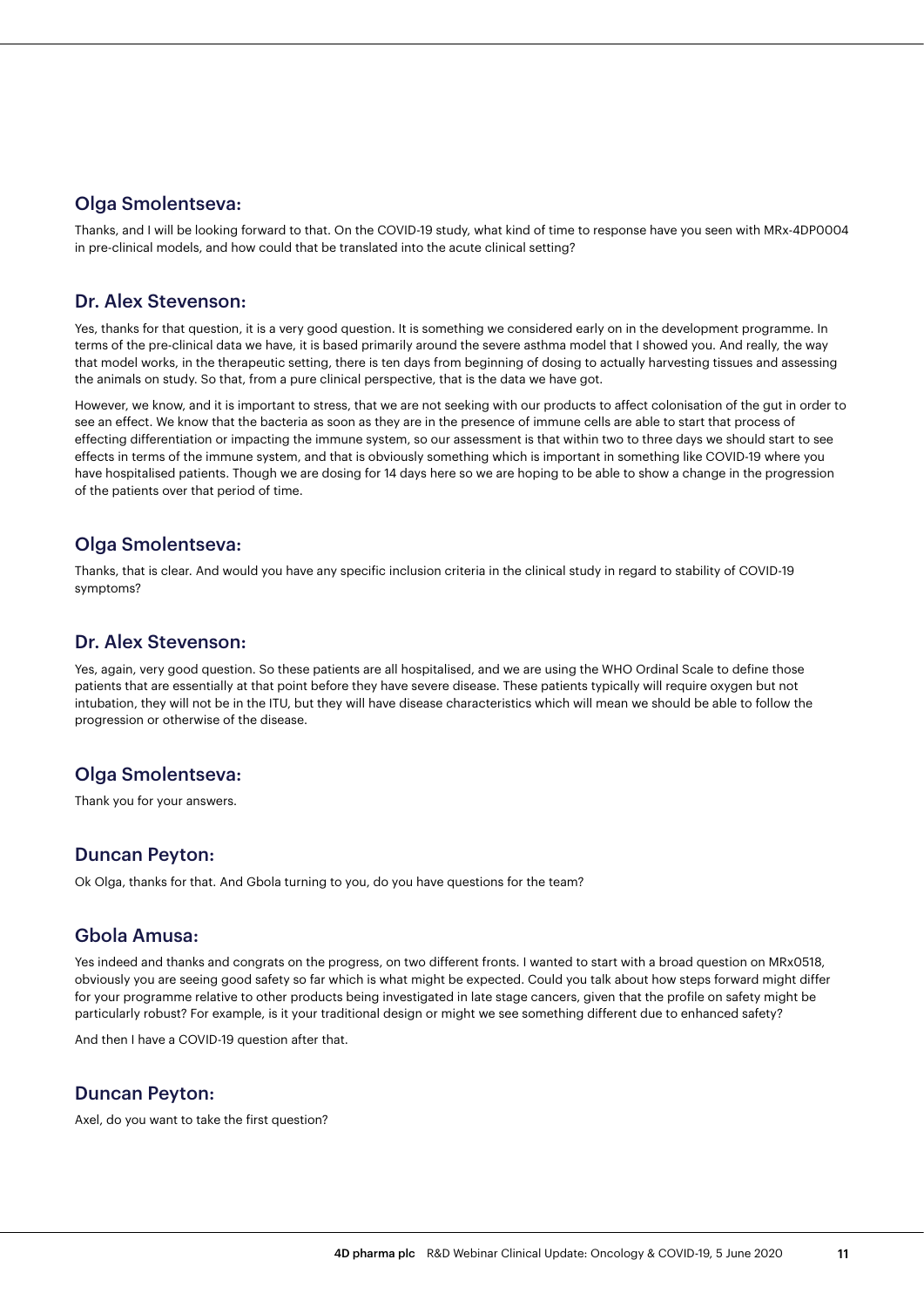# Prof. Axel Glasmacher:

Yes, and maybe then Alex has something to add. So, I think if we can show what we expect, that the safety is just as good in larger cohorts, and Duncan and Alex have talked about why these products are so safe. It will remain a discussion with the FDA, and other regulatory authorities, whether or not this can influence our development programme. I think it would be, at least from my perspective, premature to speculate on that. But in general, obviously it is much easier if you do not have specific safety problems to focus on.

### Dr. Alex Stevenson:

So just to add to that and I think those are points well made. I think, obviously with a number of cancer therapies there are concerns around safety profiles which may limit, to some extent, their ability to address certain opportunities. Now, as Axel said, we only have limited data but what we have seen from a safety perspective is very encouraging and clearly, particularly in these patients with advanced cancer, having a treatment has a favourable safety profile is highly desirable, particularly if it enables longer-term administration and longer-term benefit to be derived. So, those are the principles that we are working to.

### Prof. Axel Glasmacher:

If I may add to that, obviously what you want to see in a combination partner, enlarging your question a little bit, you want to see synergistic activity and you do not want to see that the burden for the patient, either by administration or by safety problems from either drug, is increased. So this is why we are focused very much on this data and this is why we believe there is a potential for combination therapy especially in earlier lines with this good safety profile.

### Gbola Amusa:

Got it. And on COVID-19 and MRx-4DP0004, unfortunately COVID-19 is not a rare disease and to the extent you show a success in the fourth quarter you have a good problem of having to scale up dramatically for production. So can you talk about steps towards commercial readiness, I know it is very early, but would you seek stimulus from the UK Government somehow, do you plan to seek an outside party for help? How do you make sure that you can get an ROI [return on investment]?

### Duncan Peyton:

Thanks Gbola. I think in terms of the product itself, it has been through the development process, we have a fairly sizeable facility over in Europe with significant capacity. But I think going forward, in terms of how it develops and how we take it forward, we will wait and see what the signals are.

But from a process and development point of view, we are more than comfortable with what we can do. If we needed to scale it up and go to a bigger production facility, we have already worked with some of the largest CDMOs [contract development and manufacturing organisations] in terms of the microbiome space as well, there is the potential to do that.

But as we are at the minute, the facility that we have in Spain is more than capable of developing enough product for all of our clinical programmes including the COVID-19 project.

### Gbola Amusa:

Thank you.

### Duncan Peyton:

I think we have time for one more question.